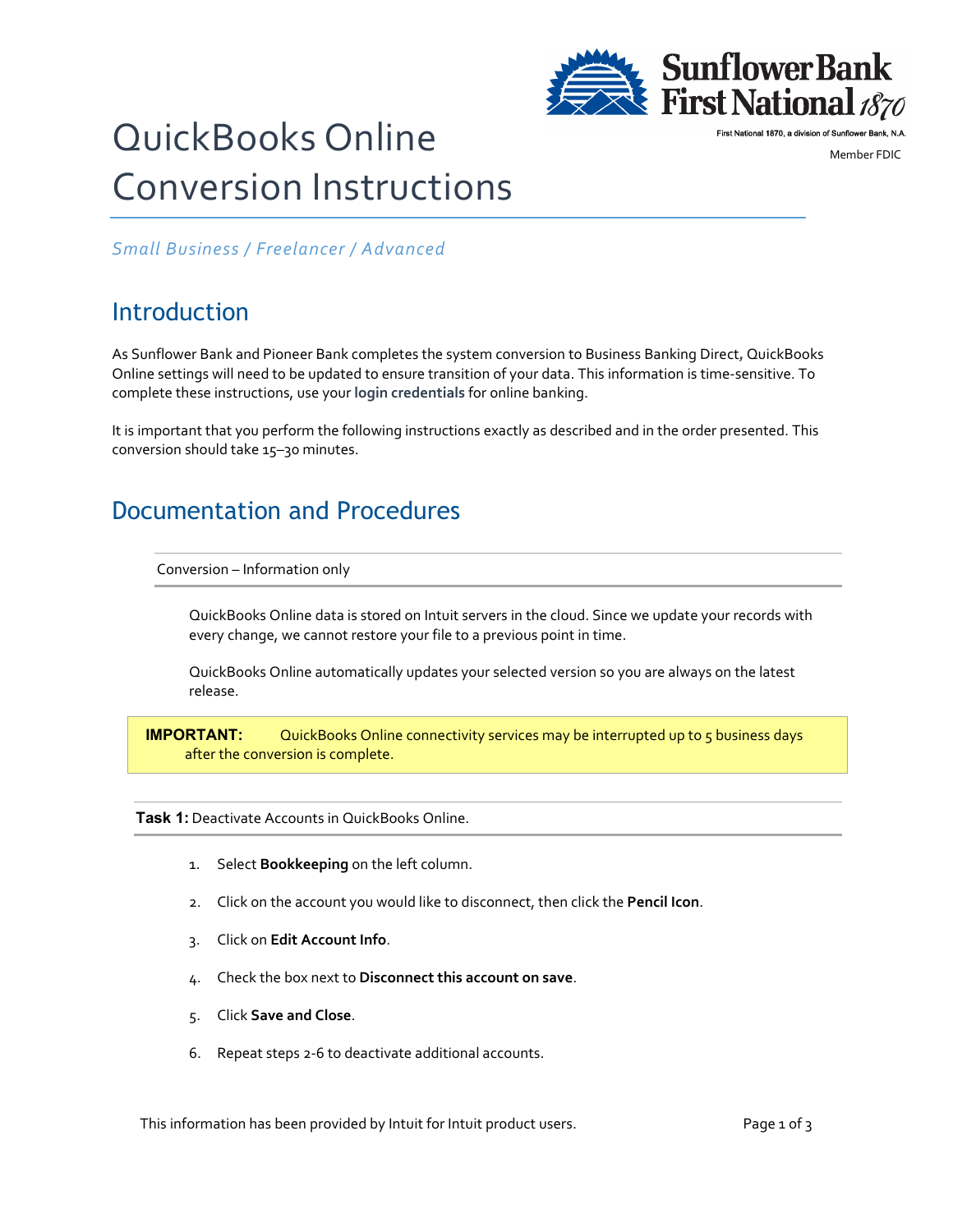#### **Task 2:** Reconnect Accounts at *Sunflower Bank - Business*

- 1. Either click the **Connect Account** button **or** in the top right click **Link Account**.
- 2. Enter *Sunflower Bank - Business*
- 3. Click *Sunflower Bank - Business* in the search results below.
- 4. Type your **login credentials**. Click **Continue**.
- 5. Provide any additional information requested, to proceed.
- 6. Ensure you associate the account for *Sunflower Bank – Business* to the appropriate account already listed under **Which accounts do you want to connect?** Select the matching accounts in the drop-down menu.

**IMPORTANT:** Do **NOT** select **+Add new**. If you are presented with accounts you do not want to track in this data file, **Uncheck** the box next to the **Account name**.

- 7. After all accounts have been matched, click **Connect**.
- 8. When the download is finished, you will return to the **Bookkeeping** page.